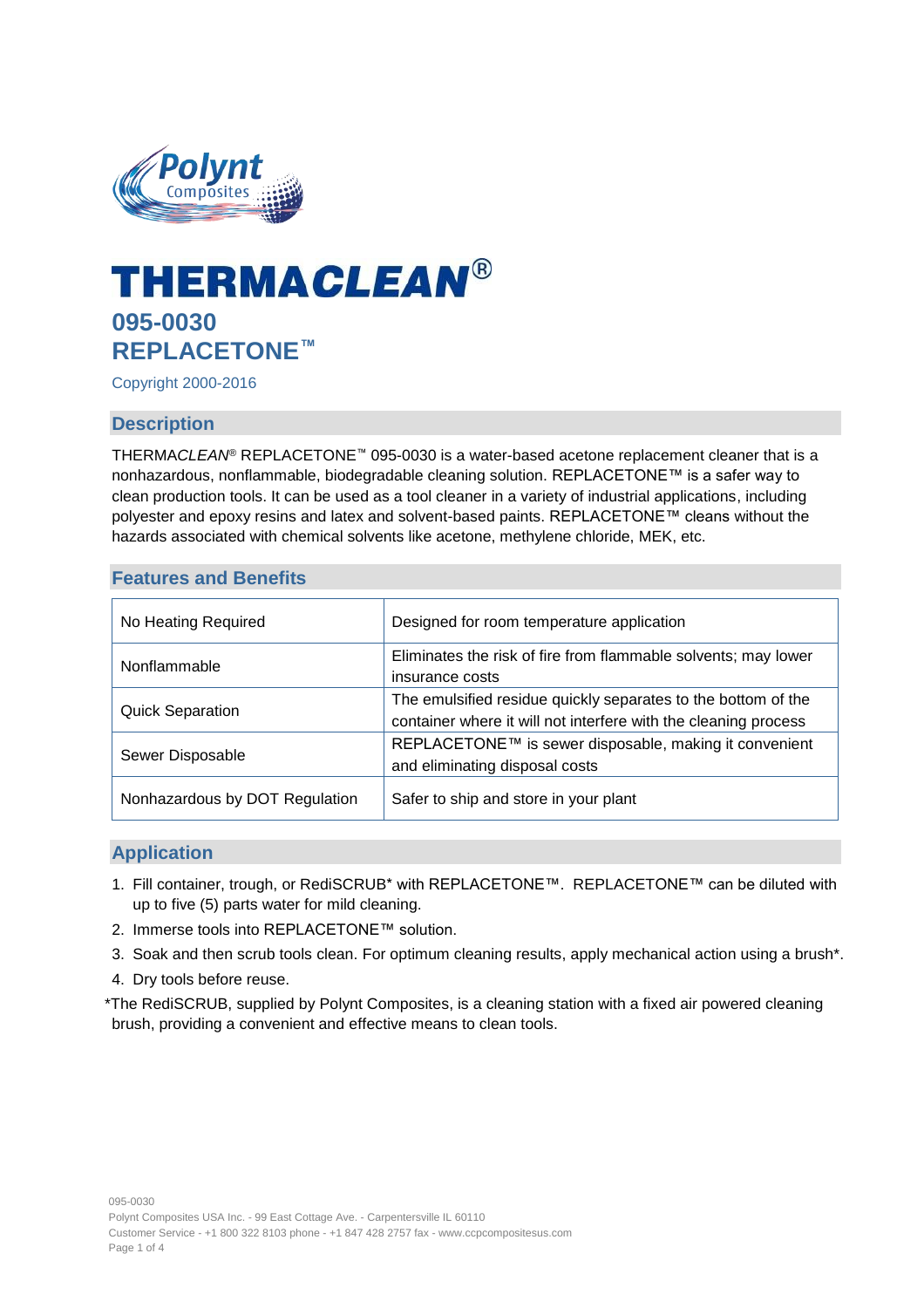

# 095-0030 / Copyright 2000-2016

# **Typical Properties**

The properties of THERMA*CLEAN*® REPLACETONE™ 095-0030 are shown below. These values may or may not be manufacturing control criteria; they are listed as a reference guide only.

| <b>Property</b>         | THERMACLEAN® REPLACETONE™ 095-0030 |
|-------------------------|------------------------------------|
| Appearance              | Orange clear liquid                |
| Odor                    | Mild                               |
| <b>Flash Point</b>      | $220^{\circ}$ F                    |
| Boiling point           | $212^{\circ}F$                     |
| pH Concentrate          | 11.5                               |
| pH Diluted              | $10.5 - 11$                        |
| <b>Specific Gravity</b> | 1.04                               |
| Solubility in Water     | Miscible                           |
| Weight per Gallon       | 8.6 lbs.                           |

#### **Caution**

See SDS. Plastic gloves and eye protection should be used when handling this material.

FOR INDUSTRIAL USE AND PROFESSIONAL APPLICATION ONLY. KEEP OUT OF REACH OF CHILDREN.

# **Storage Limitations**

See SDS. Isolate from heat, electrical equipment, sparks, and flame. Store at temperatures below 100°F and above freezing. Keep containers tightly closed and upright to prevent leakage.

# **Disposal**

Dispose of liquid and solid wastes in accordance with local, state, and federal regulations. Wastewater may be treated as standard sewage in many areas. Local sewer district/Publicly Owned Treatment Works (POTW) approval is required.

#### **SDS / Data Sheets**

SDS and data sheets can be obtained by contacting your Polynt representative or Polynt Customer Service at 800-322-8103.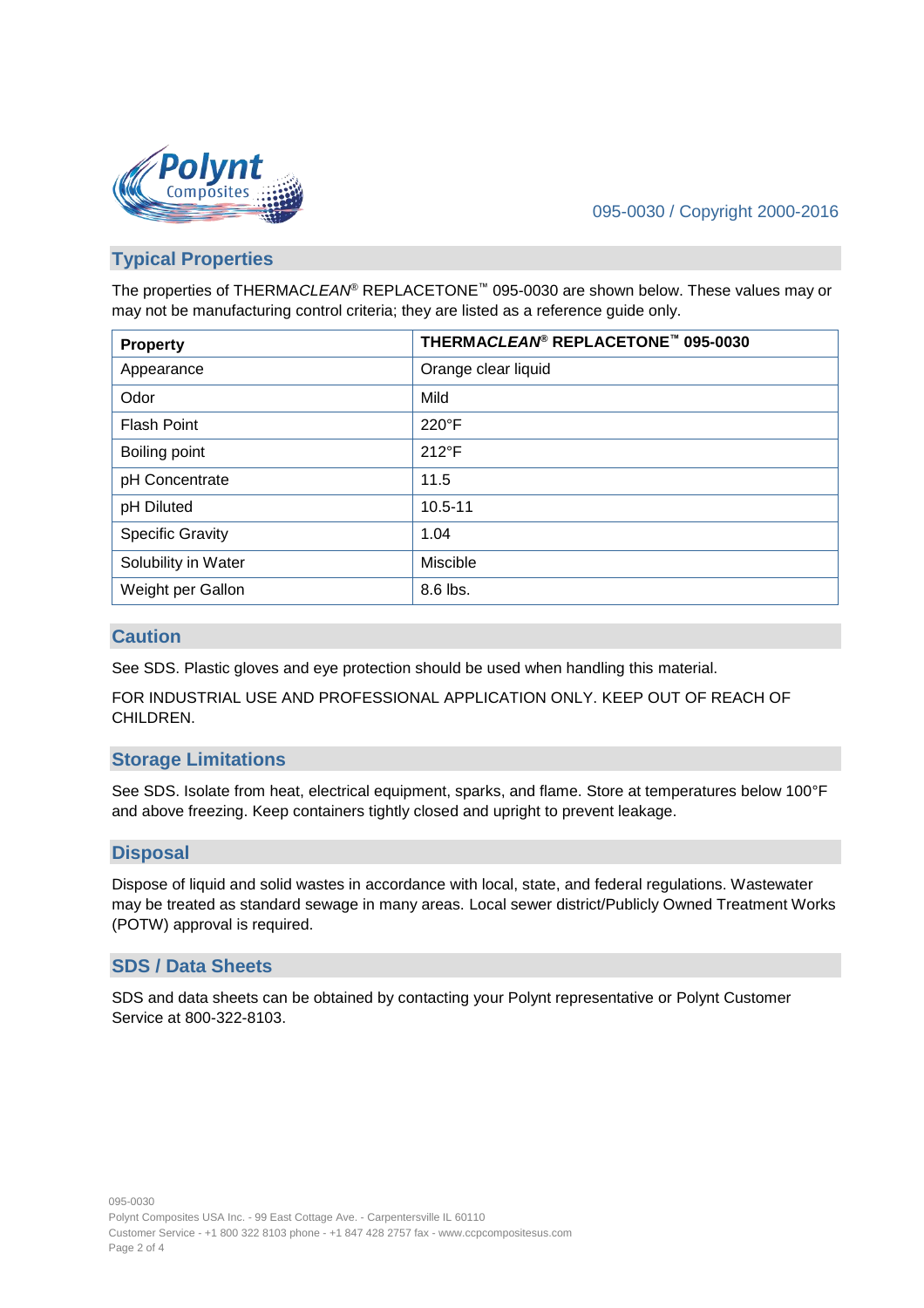#### **POLYNT SAFETY INFORMATION**

All sales of products manufactured by Polynt Composites USA Inc. and described herein, are made solely on condition that Polynt Composites USA customers comply with applicable health and safety laws, regulations and orders relating to the handling of our products in the workplace. Before using, read the following information, and both the product label and Safety Data Sheet pertaining to each product.

Most products contain styrene. Styrene can cause eye, skin and respiratory tract irritation. Avoid contact with eyes, skin and clothing. Impermeable gloves, safety eyewear and protective clothing should be worn during use to avoid skin and eye contact. Wash thoroughly after use.

Styrene is a solvent and may be harmful if inhaled. Reports have associated repeated and prolonged occupational overexposure to solvents with permanent brain and nervous system damage. Extended exposure to styrene at concentrations above the recommended exposure limits may cause central nervous system depression causing dizziness, headaches or nausea and, if overexposure is continued indefinitely, loss of consciousness, liver and kidney damage.

Do not ingest or breathe vapor, spray mists or dusts caused by applying, sanding, grinding and sawing products. Wear an appropriate NIOSH/MSHA approved and properly fitted respirator during application and use of these products until vapors, mists and dusts are exhausted, unless air monitoring demonstrates vapors, mists and dusts are below applicable exposure limits. Follow respirator manufacturer's directions for respirator use.

The 12th Report on Carcinogens issued by the National Toxicology Program lists styrene as a "reasonably anticipated" carcinogen, but the Report cautions that the NTP listing does not mean that styrene presents a risk to persons in their daily lives. The Styrene Information and Research Center does not agree with the classification as it did not include a review of all available data. SIRC states: "HHS included styrene in the 12th RoC despite the fact that European Union regulators have determined styrene does not represent a human cancer concern. E.U. scientists reviewed the full styrene database, weighing all of the available data in reaching their conclusion."

The International Agency for Research on Cancer (IARC) reclassified styrene as Group 2B, "possibly carcinogenic to humans." This revised classification was not based on new health data relating to either humans or animals, but on a change in the IARC classification system. The Styrene Information and Research Center does not agree with the reclassification and published the following statement: Recently published studies tracing 50,000 workers exposed to high occupational levels of styrene over a period of 45 years showed no association between styrene and cancer, no increase in cancer among styrene workers (as opposed to the average among all workers), and no increase in mortality related to styrene.

Styrene is classified by OSHA and the Department of Transportation as a flammable liquid. Flammable products should be kept away from heat, sparks, and flame. Lighting and other electrical systems in the workplace should be vapor-proof and protected from breakage.

Vapors from styrene may cause flash fire. Styrene vapors are heavier than air and may concentrate in the lower levels of molds and the work area. General clean air dilution or local exhaust ventilation should be provided in volume and pattern to keep vapors well below the lower explosion limit and all air contaminants (vapor, mists and dusts) below the current permissible exposure limits in the mixing, application, curing and repair areas.

Some products may contain additional hazardous ingredients. To determine the hazardous ingredients present, their applicable exposure limits and other safety information, read the Safety Data Sheet for each product (identified by product number) before using. If unavailable, these can be obtained, free of charge, from your Polynt Composites USA representative or from: Polynt Composites USA Inc., 99 East Cottage Avenue, Carpentersville, IL 60110, 800-322-8103.

FIRST AID: In case of eye contact, flush immediately with plenty of water for at least 15 minutes and get medical attention; for skin, wash thoroughly with soap and water. If affected by inhalation of vapors or spray mist, remove to fresh air. If swallowed, get medical attention.

Those products have at least two components that must be mixed before use. Any mixture of components will have hazards of all components. Before opening the packages read all warning labels. Observe all precautions.

Keep containers closed when not in use. In case of spillage, absorb with inert material and dispose of in accordance with applicable regulations. Emptied containers may retain hazardous residue. Do not cut, puncture or weld on or near these containers. Follow container label warnings until containers are thoroughly cleaned or destroyed.

#### **FOR INDUSTRIAL USE AND PROFESSIONAL APPLICATION ONLY. KEEP OUT OF REACH OF CHILDREN.**